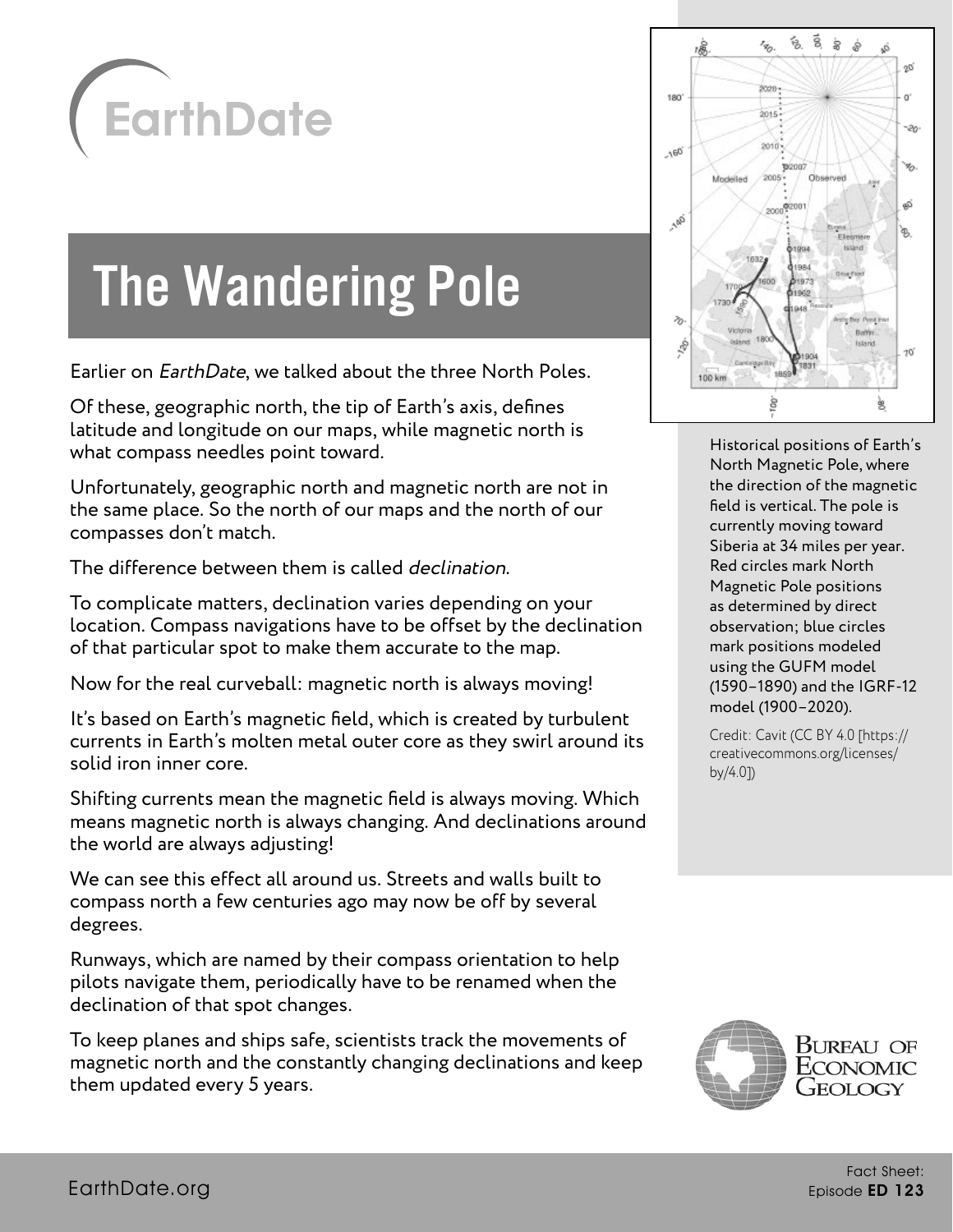### Background: The Wandering Pole

**Synopsis:** Earth's North Magnetic Pole is moving nearly 500 ft per day compared to Earth's Geographic North Pole!

- In a previous *EarthDate* episode, we learned about Earth's three North Poles.
	- Geographic, or "true," north is where Earth's rotational axis intersects its surface, defining latitude and longitude for maps.
	- Magnetic north is the location where compass needles point vertically down toward Earth's magnetic field.
	- Geomagnetic north is the northernmost end of the theoretical dipole, or bar magnet, that approximately models Earth's protective magnetosphere.
- Earth's North Magnetic Pole is constantly on the move.
	- More than 400 years ago, in the mid-1600s, English mathematician Henry Gellibrand figured out that magnetic north had moved northward over the preceding 50 years.
	- **O** Stone walls from colonial New England built along property lines surveyed by compass in the 1760s are perfectly straight, but if you use a compass to take their bearing, you will see the impact of 250 years of polar wandering: the walls are oriented nearly 7 degrees west of today's magnetic north.
	- In 1860, after wandering southward for more than 200 years, magnetic north took an abrupt turn to the north and continued moving along a straight northward path, averaging about 9 miles per year (15 km/yr) throughout most of the twentieth century.
	- In 1990, it sped up dramatically, traveling 620 mi (1,000 km) in just 28 years.
	- <sup>o</sup> It passed the International Date Line in 2017 on its way from Canada to Siberia and is currently zipping past the Geographic North Pole at a pace of about 34 miles per year (55 km/yr)—that is 500 ft (150 m) per day!
- We use magnetic north to calibrate and back up complex global navigation systems.
	- Since the 1980s, satellite-based global positioning systems (GPS) have reduced our reliance on compasses and magnetic north. But compasses still serve as important emergency-backup navigational systems on both ships and planes.
	- The National Oceanic and Atmospheric Administration (NOAA) and the British Geological Survey update the World Magnetic Model (WMM) every 5 years using data from satellites and a global network of more than 120 magnetic observatories. The goal is to be accurate within 1 degree of declination on a global basis.
		- The WMM is the standard navigation tool for NASA, NATO, the U.S. Department of Defense, and the Federal Aviation Administration (FAA), among others.
		- In 2015, the movement of magnetic north slowed briefly, influencing the 5-year WMM prediction. Not long after the 2015 update, however, the movement resumed its faster pace, so scientists issued an emergency update to the WMM in late 2018 to avoid potential problems with air traffic control and military and ocean navigation. The next update will occur as planned in 2020.
	- o Predicting the acceleration and deceleration of this pole is essential to the critical systems of modern life.
		- Changes to magnetic north have the most impact north of 55 degrees.
		- As sea ice declines in the Arctic Ocean, compass navigation that serves as a back-up to modern GPS systems for both ships and aircraft may be particularly challenging so close to all of the polar wandering action



### **References: The Wandering Pole**

[North Magnetic Pole | Wikipedia](https://en.wikipedia.org/wiki/North_Magnetic_Pole) [World Magnetic Model - Background | NOAA](https://www.ngdc.noaa.gov/geomag/WMM/back.shtml) [Magnetic north just changed. Here's what that means. | National Geographic](https://www.nationalgeographic.com/science/2019/02/magnetic-north-update-navigation-maps/) [Old Stone Walls Record the Changing Location of Magnetic North | The Conversation](https://theconversation.com/old-stone-walls-record-the-changing-location-of-magnetic-north-112827) [Airport Runway Names Shift with Magnetic Field | NOAA](https://www.ncei.noaa.gov/news/airport-runway-names-shift-magnetic-field)



Bureau of ECONOMIC Geology

Contributors: Juli Hennings, Harry Lynch

[EarthDate.org](http://www.earthdate.org) Fact Sheet: Episode ED 123